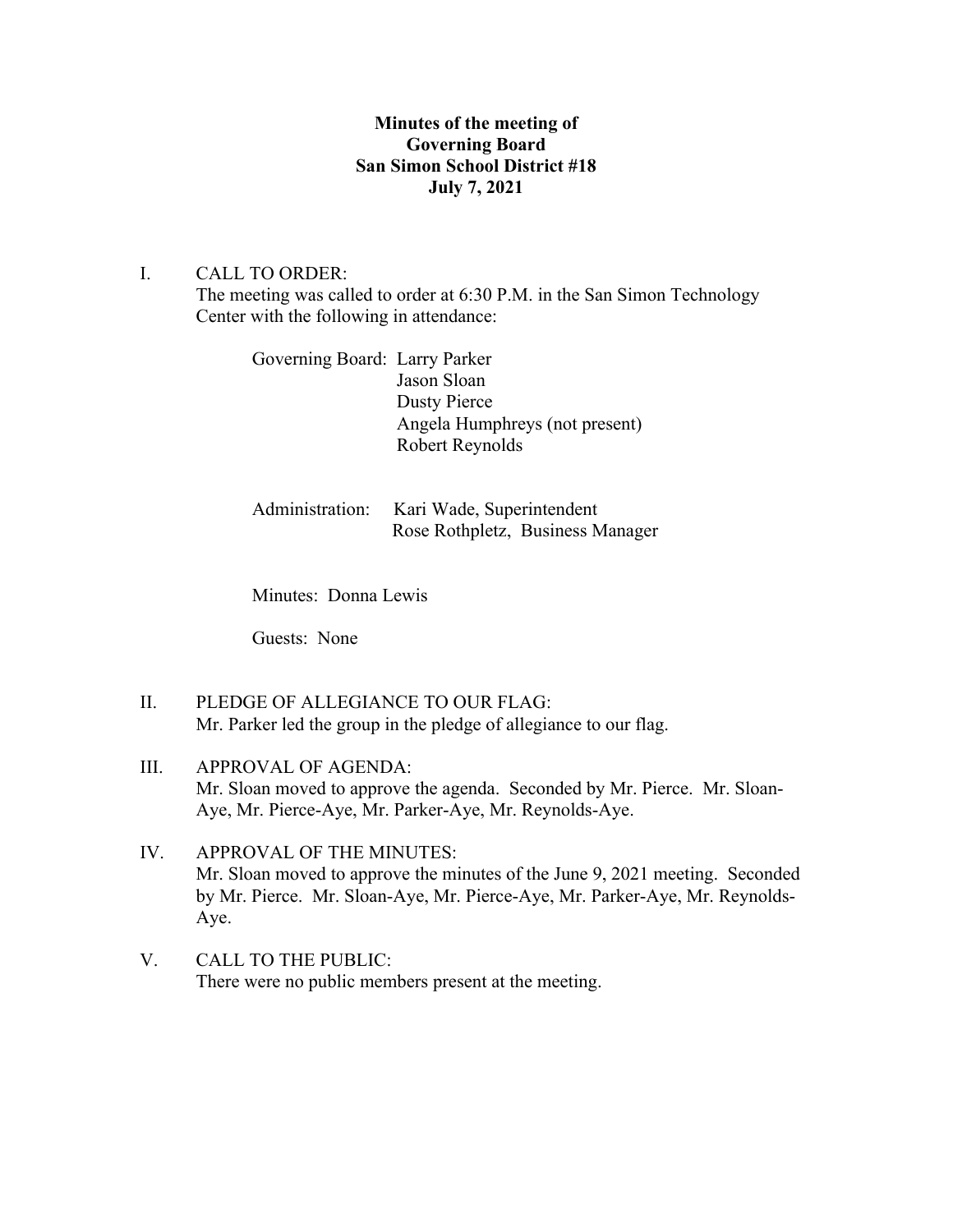#### VI. REPORTS:

- 6a. Mrs. Wade's report included the new textbooks and AIMS Web Plus are in the process of being ordered. The COVID Delta Variant is now in Arizona. There are 2-5 new cases of COVID per day in Cochise county. No new guidelines have been set. The new cafeteria tables will arrive any day. Volleyball camp was held last week for junior high and high school. They will schedule open gym nights.
- 6b. Mrs. Rothpletz reported the FFA trip to SLC in Tucson was the only change on the Student Activities report. She gave the monthly budget report and discussed the proposed budget.

## VII. PERSONNEL:

Mr. Sloan moved to go into executive session at 6:30 PM to discuss personnel items 7a-7c. Seconded by Mr. Reynolds. Mr. Sloan-Aye, Mr. Pierce-Aye, Mr. Parker-Aye, Mr. Reynolds-Aye. Open session resumed at 6:45 PM.

### VIII. ACTION ITEMS:

- 8a. Mr. Sloan moved to approve Irene Bak as Transportation & Maintenance Support. Seconded by Mr. Reynolds. Mr. Sloan-Aye, Mr. Pierce-Aye, Mr. Parker-Aye, Mr. Reynolds-Aye.
- 8b. Mr. Sloan moved to approve the continuation of annual rental of super intendent house. Seconded by Mr. Reynolds. Mr. Sloan-Aye, Mr. Pierce- Aye, Mr. Parker-Aye, Mr. Reynolds-Aye.
- 8c. Mr. Sloan moved to approve Jaycee Offutt for high school varsity volleyball coach. Seconded by Mr. Reynolds. Mr. Sloan-Aye, Mr. Pierce-Aye, Mr. Parker-Aye, Mr. Reynolds-Aye.
- 8d. Mr. Sloan moved to approve the adoption of the San Simon School District #18 Annual Expenditure Budget for FY21/22. Seconded by Mr. Reynolds. Mr. Sloan-Aye, Mr. Pierce-Aye, Mr. Parker-Aye, Mr. Reynolds-Aye.
- 8e. Mr. Sloan moved to approve the FY21/22 stipend list as presented. Seconded by Mr. Pierce. Mr. Sloan-Aye, Mr. Pierce-Aye, Mr. Parker-Aye, Mr. Reynolds-Aye.
- 8f. Mr. Sloan moved to approve the mask requirements for FY21/22 school year to remain optional unless dictated otherwise by public health. Seconded by Mr. Reynolds. Mr. Sloan-Aye, Mr. Pierce-Aye, Mr. Parker-Aye, Mr. Reynolds-Aye.